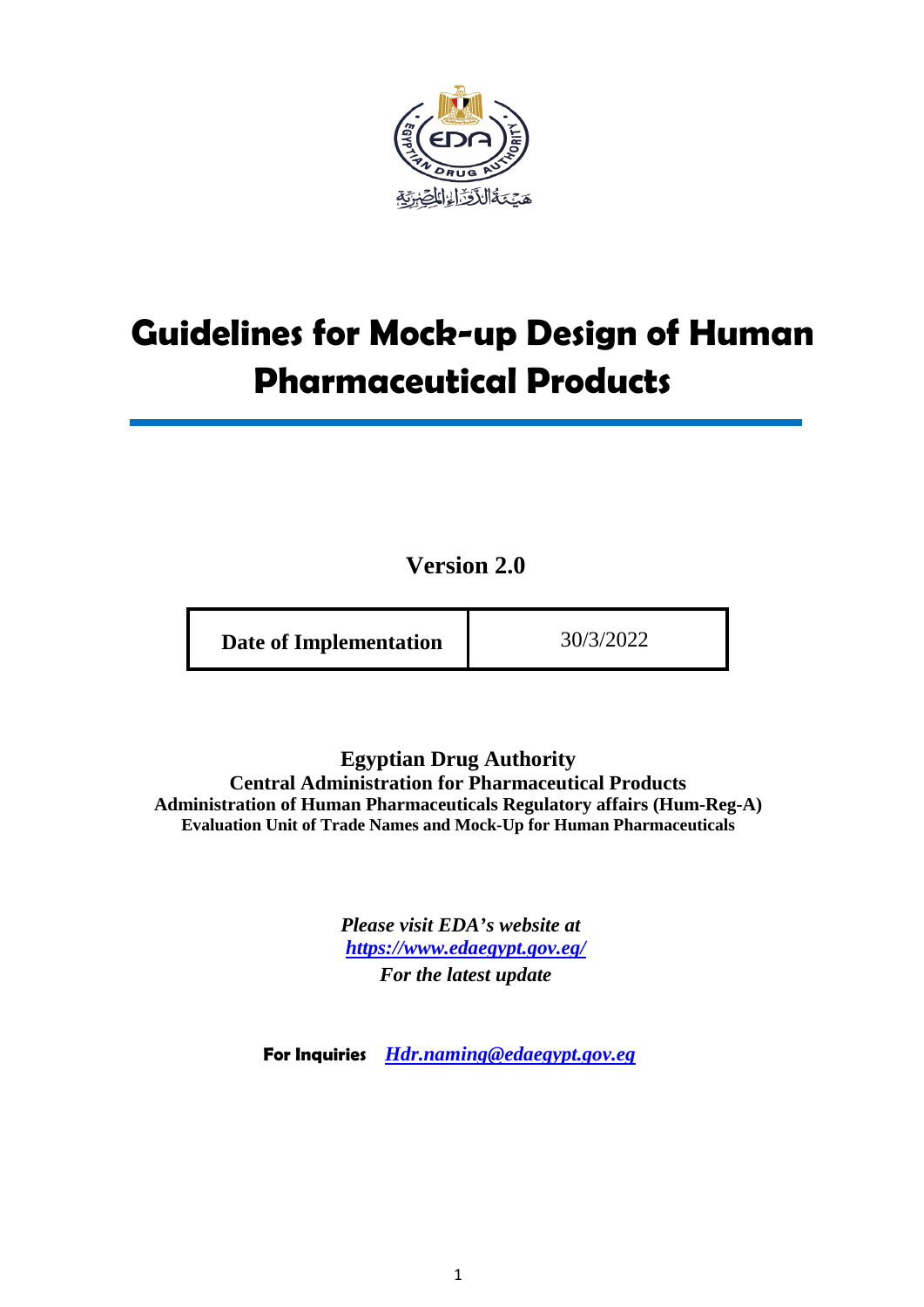

## **Table of Contents**

| 1. |      |                                                                            |  |
|----|------|----------------------------------------------------------------------------|--|
|    |      |                                                                            |  |
|    |      |                                                                            |  |
|    |      |                                                                            |  |
| 2. |      |                                                                            |  |
|    | 2.1  |                                                                            |  |
|    | 2.2  |                                                                            |  |
|    | 2.3  | Information should appear on the principle Display Panel (PDP)5            |  |
|    | 2.4  |                                                                            |  |
|    |      | 2.4.1                                                                      |  |
|    |      | 2.4.2                                                                      |  |
|    |      | 2.4.3                                                                      |  |
| 3. |      |                                                                            |  |
|    | 3.1. |                                                                            |  |
|    | 3.2. | Proximity and computability of information on the principal display panel7 |  |
|    | 3.3. |                                                                            |  |
|    | 3.4. |                                                                            |  |
|    | 3.5. |                                                                            |  |
|    | 3.6. |                                                                            |  |
|    | 3.7. |                                                                            |  |
|    | 3.8. |                                                                            |  |
| 4. |      |                                                                            |  |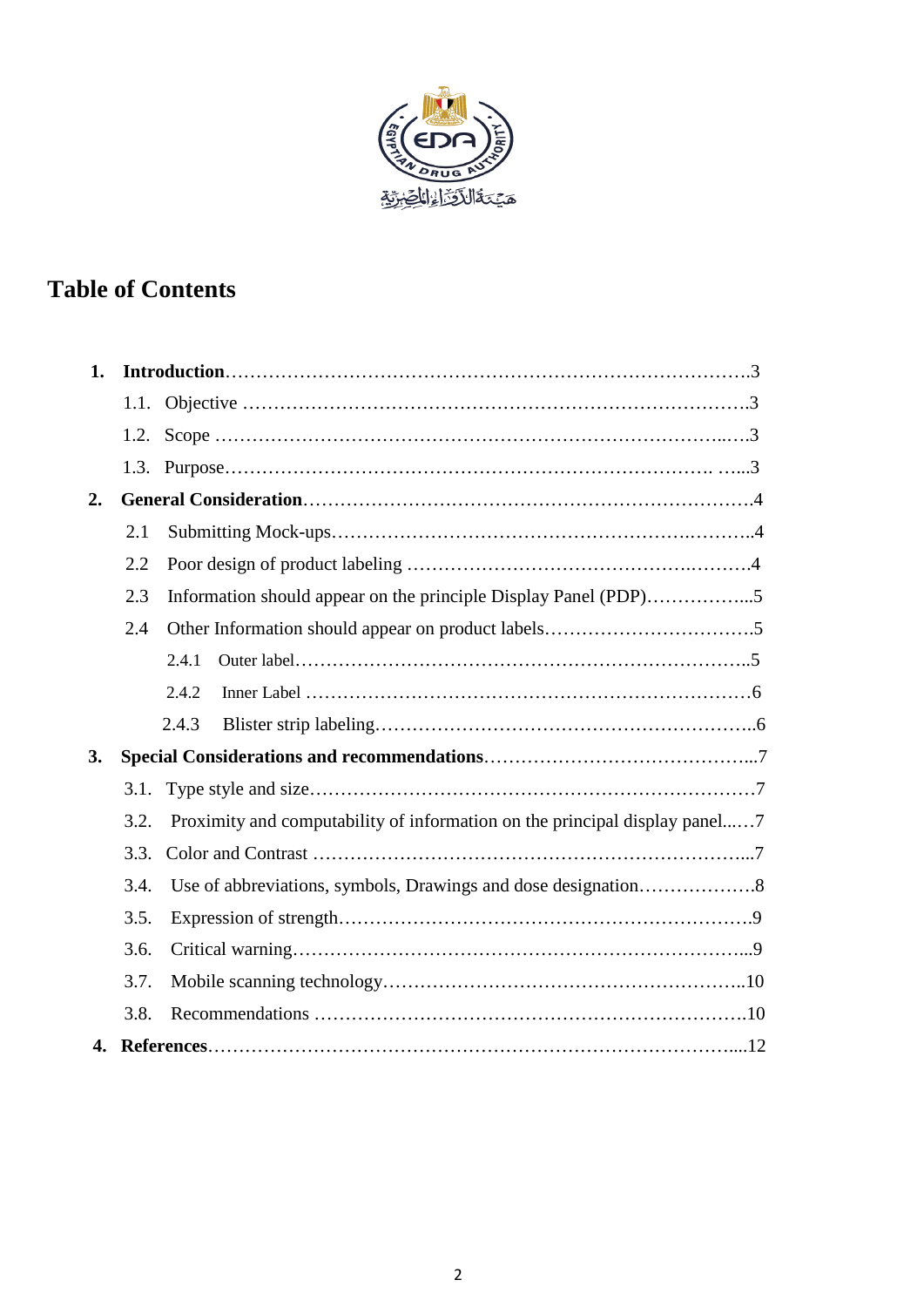

## **1. Introduction**

## **1.1. Objective**

EDA is issuing this Guidance to explain how Primary and secondary packaging for human medicinal products must be labeled and how it may be designed. These guidelines clarify the specific requirements that must be fulfilled so that requests of mock-up can be approved.

## **1.2. Scope**

 This guidance document is applicable to the labeling and design of packaging for human pharmaceutical products

## **1.3. Purpose**

 The purpose of reviewing the labeling of human pharmaceutical products is to ensure that the critical information necessary for the safe use of the medicine is legible, easily accessible and that users of medicines are assisted in assimilating this information so that confusion and error are minimized. The applicants should ensure the following sections are taken into account prior to submission to Egyptian Drug Authority (EDA) as any deviations from this guidance need to be justified.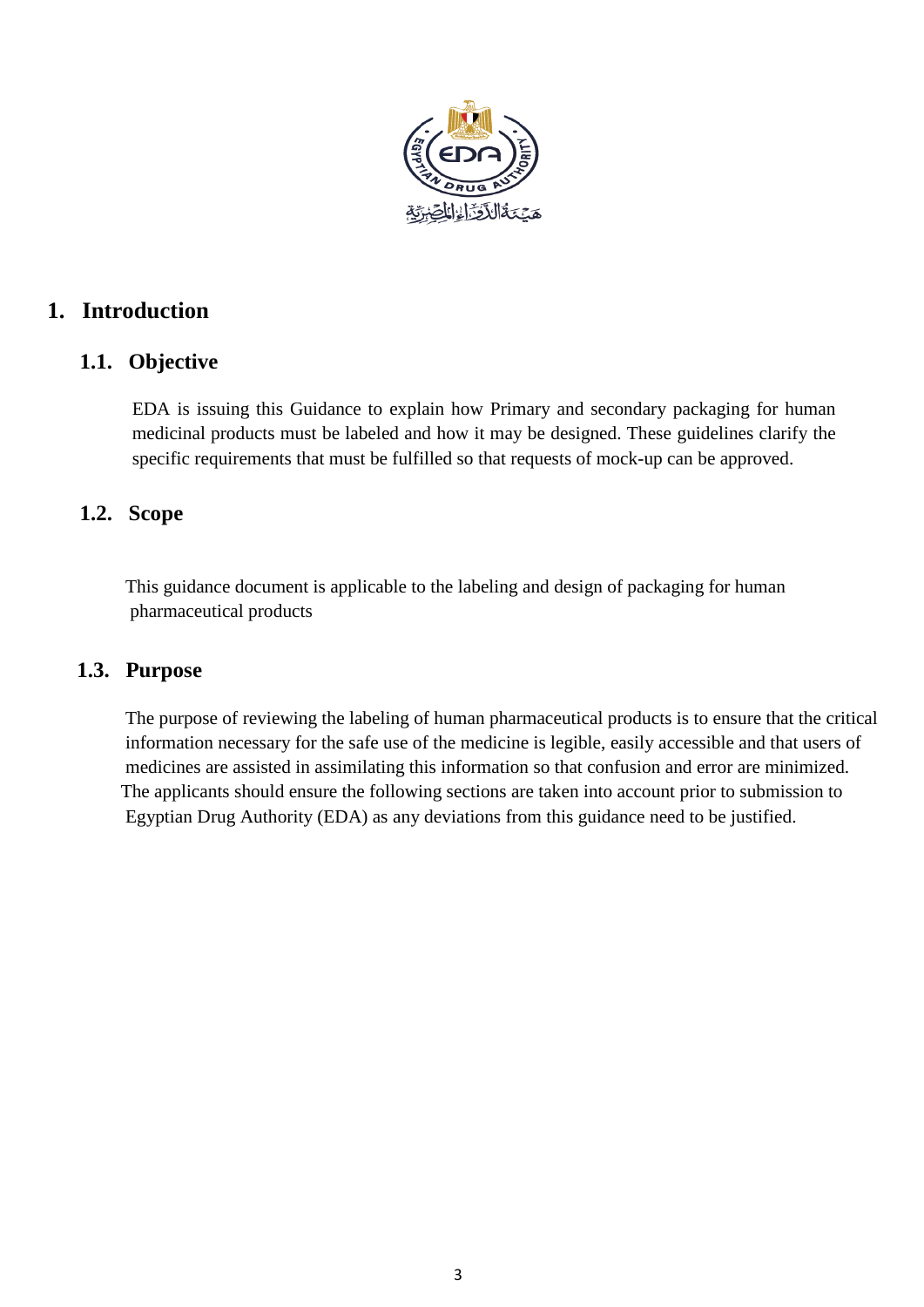

## **2. General Consideration**

## **2.1 Submitting mock-ups**

- Mock-ups should be in color.
- Where there is a range of pack sizes, only a representative mock-up of the smallest marketed pack size for each strength and dosage form need to be provided.
- There should be no adverse effect on the readability of the text on other pack size labels. The text should be the same on all pack sizes, with the sole exception of a statement regarding pack size/ number of units/ Price of pack or volume.
- In the case of additional product strength, a sample of the label of the existing strength(s) should also be submitted for comparative purposes.
- Label mock-ups are required for all immediate and outer packaging, including, for example, ampoule, vial and blister strip labels.
- Dimensions and color pantone would be useful.
- Omission of some information may be considered for imported products or small volume containers and should be justified.
- In case of presence of a language other than English and Arabic, certified translation may be requested.
- One year grace period is granted for implementation of mock-up change that not related to safety or quality of the product for example (design change, manufacturer name and license holder name)

## **2.2 Poor design of product labeling**

 Poor label design contribute to medication error by making it difficult to locate and understand critical safety information so the following should be considered:

- Product name, strength and dosage form should be prominently located and displayed.
- Container label and carton labeling should not look similar across multiple strengths of the same products.
- Abbreviations or symbols should not be used as it will cause serious and fatal errors.
- A design of the label and package should not convey conflicting messages to the users.
- A dark print on a light background should be considered.
- Text should not be difficult to read because of font size or style, insufficient color contrast, or other design elements.
- Capitals and italic type are not recommended to be used.
- Companies should preferably create a container label and carton labeling design that is sufficiently distinct from that of their other products and the products of other companies.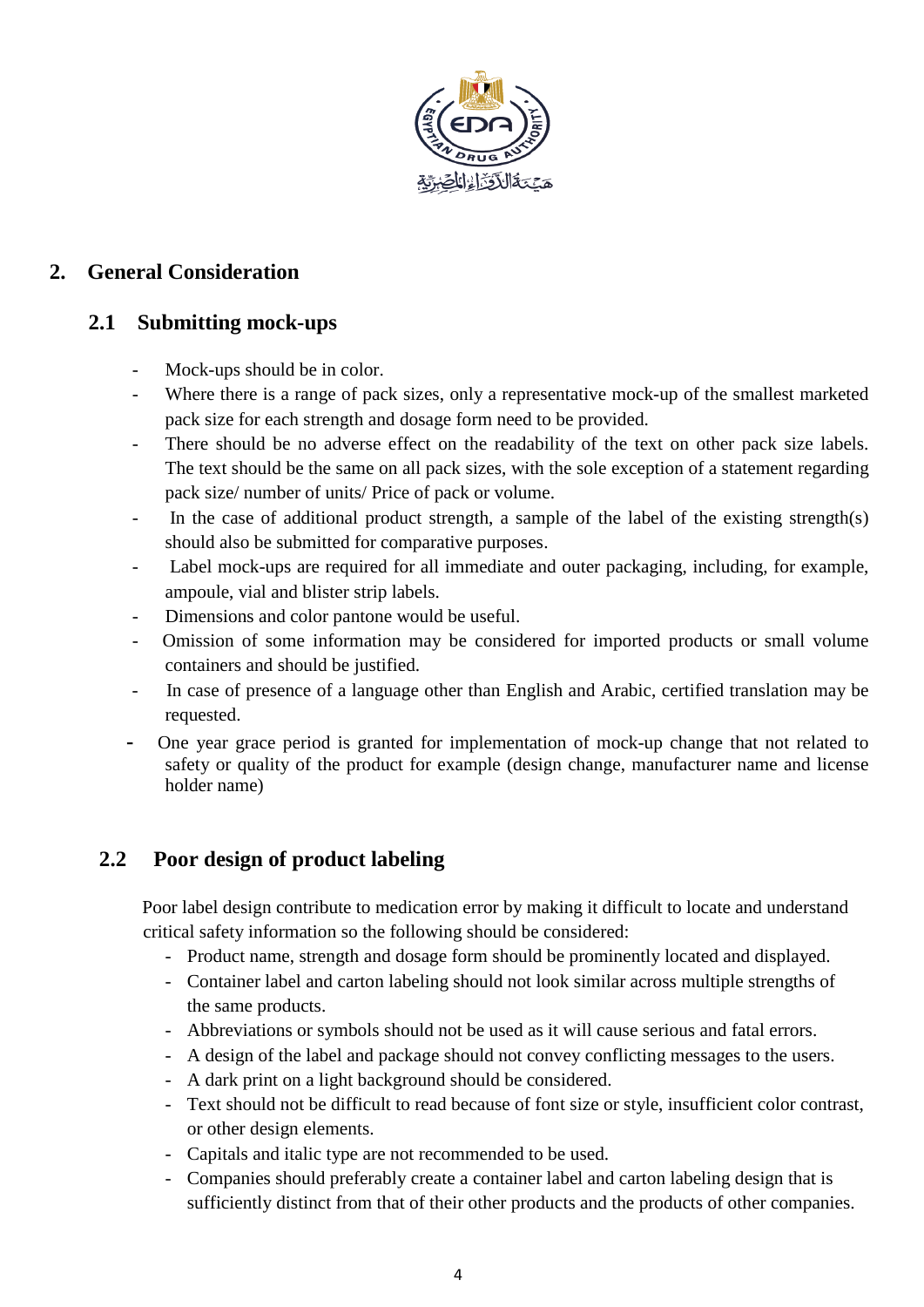

## **2.3. Information should appear on the principle Display Panel (PDP)**

The Principal Display Panel (PDP) is the panel of label that is most likely to be displayed, presented, or examined by the end user. The information below should be the most prominent information on the PDP:

- **-** Trade name of product.
- **-** Name and strength of each active ingredients ( in case of products contain more than 3 active ingredients they can be expressed on the side )
- **-** Dosage form and route of administration
- **-** Content ( Net weight or volume or number of contents of the container)
- **-** Logo of the company.
- **-** If the dosage form or the product is related to a special population (infant, children, adults, men, women), this should be mentioned.



## **2.4. Other information should appear on product labels**

#### **2.4.1. Outer label**

- The active ingredients must be identical to the approved generics and must be typed in two sites:
	- A- Under the trade name: the active ingredients with their quantities (by a font less than 50% of the trade name)
	- B- on the side of the outer label: the active ingredients in their hydrate or salt form with their quantities and their equivalent amounts)
- Storage condition according to the approved stability study.
- Statement (Keep out of reach of children) should be mentioned.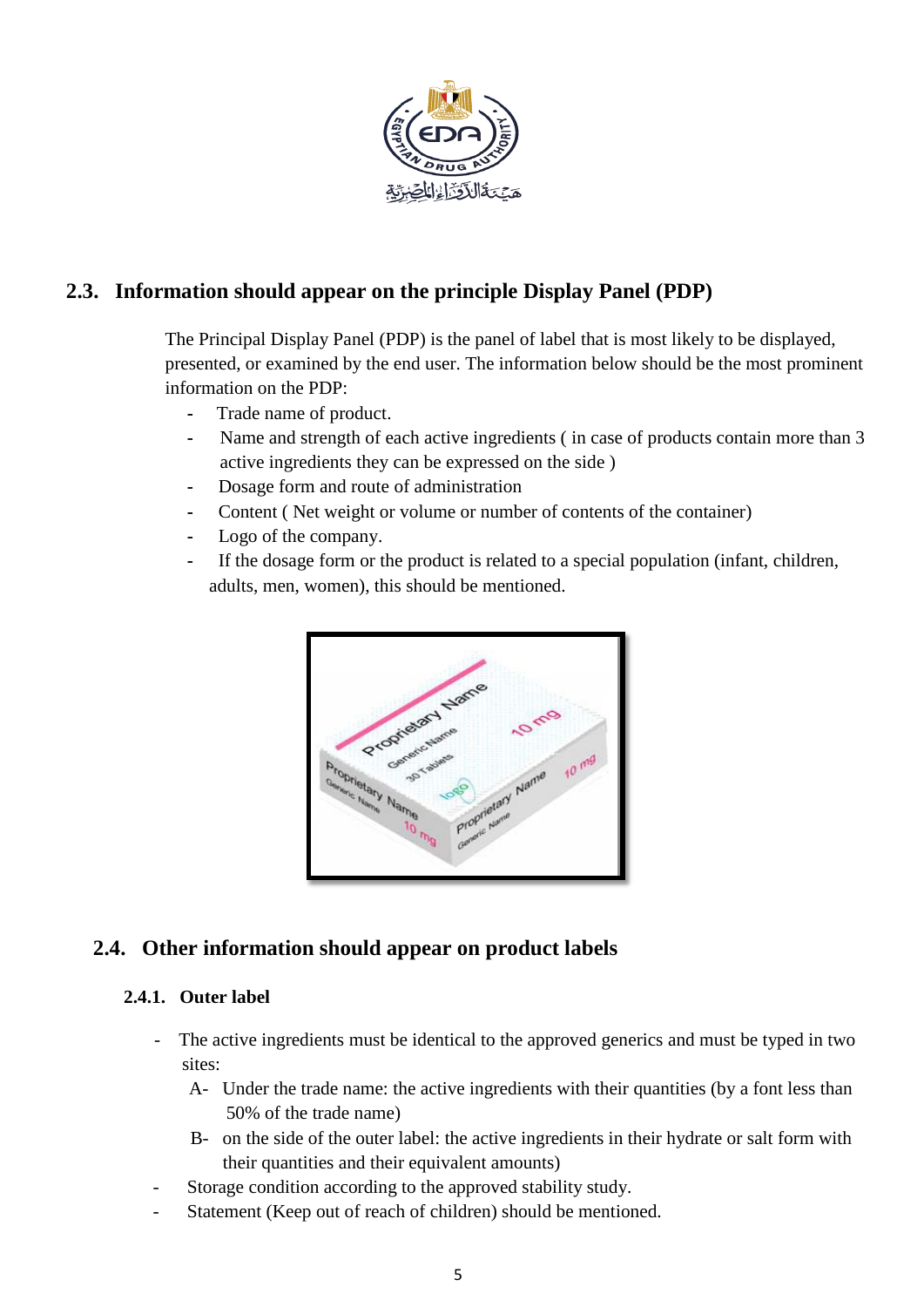

- Special precautions for handling (if any, as shaking, dilution,) should be mentioned.
- Special warning according to the leaflet and the technical committee decisions must be mentioned by a color which differs from the color of the pack's data.
- A brief indication or a therapeutic class can be mentioned in a scientific and approved terms.
- Manufacturer and its address.
- The name, address, phone and Fax of the marketing Authorization Holder (MAH) or license holder should be mentioned.
- Registration number of Egyptian Drug Authority / year of registration should be mentioned, solvent registration number should be mentioned in case of a different one.
- The batch number should be mentioned on the outer pack.
- **-** The manufacturing and expiry dates should be mentioned on the outer pack.
- **-** The Approved price of the approved unit and whole pack must be mentioned.
- **-** Other content of the pack should be mentioned on the outer label (if any, as measuring cup, applicator, dropper, syringe, calibrating dropper, others).
- Statement (For more information, see enclosed leaflet) or other equivalent statements must be mentioned.
- All previous data should be written in both English and Arabic on the outer label.

#### **2.4.2. Inner Label**

- Product name, strength and dosage form
- License Holder Name and / or Logo
- Manufacturing date
- Expiry date
- Batch number
- Warning / presence of some ingredients (e.g. Benzalkonium chloride) should be mentioned
- Special precautions for handling (if any, as shaking, dilution,) should be mentioned.
- Data should be mentioned in both English and Arabic language.

#### **2.4.3. Blister strip labeling**

 Due to a range of factors, blister strips may be broken or cut into individual units. In these instances it is recommended that each dose is labeled with, at a minimum, the product name, the active ingredient name, the amount of active ingredient, batch number and expiry.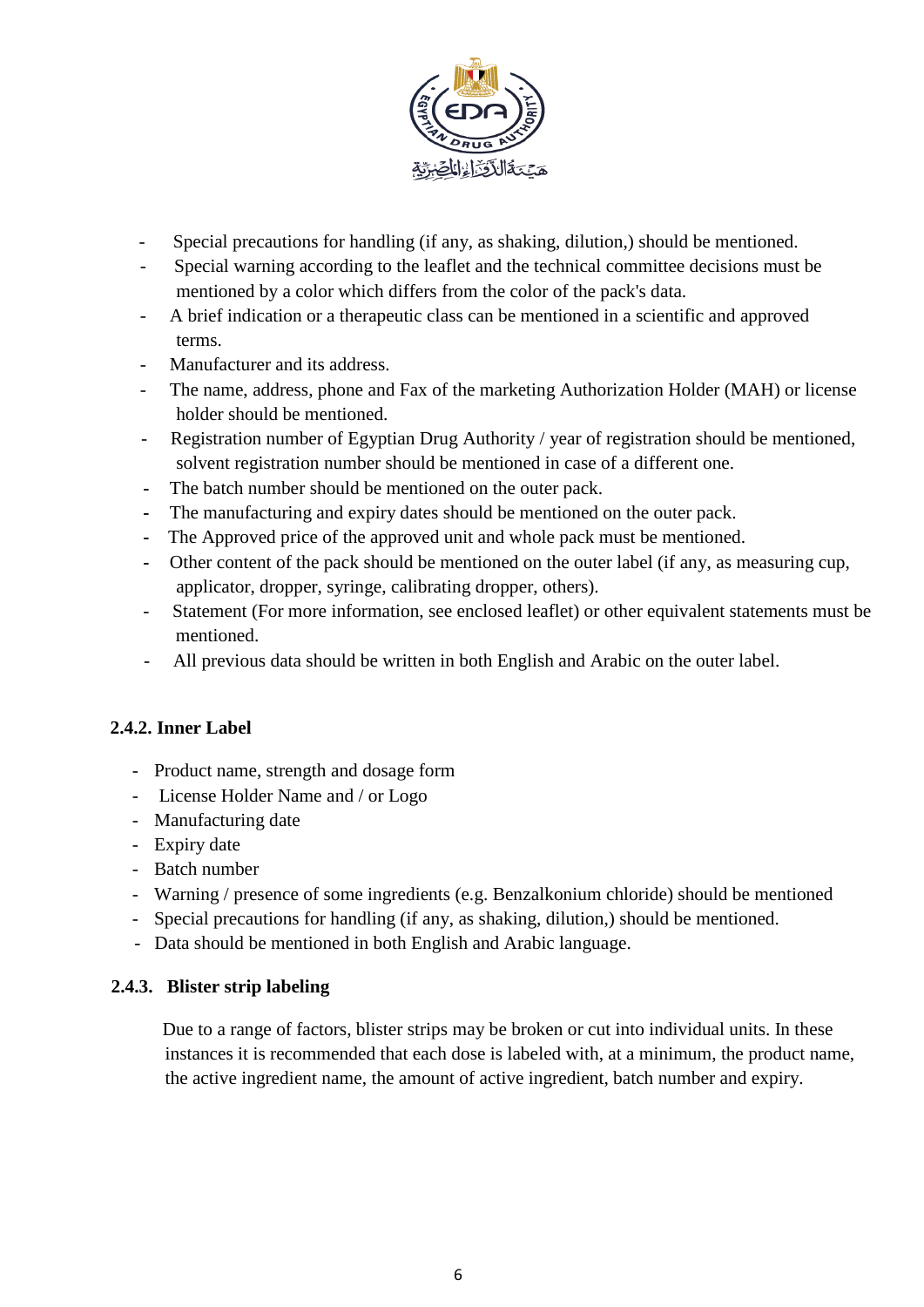

## **3. Special Considerations and recommendations**

## **3.1. Type style and size**

- Companies should maximize the readability of proprietary names and strength on the container label and carton labeling.
- EDA recommends capitalizing only the first letter of the proprietary name because words written in all capital letters are less legible than words written in mixed case letters.
- Choose a type style with adequate spacing between letters (to enhance legibility) and between words (to enhance readability)
- Using of italic type of font and all capital letters can reduce legibility and adversely affect readability
- Use a type size that can be read easily by a variety of users.
- The largest type size possible is recommended
- To enhance legibility when using small type sizes (on small containers) consider using a background color that is significantly different from the type color.
- The type of the proper or common name should be at a minimum half the size used for the trade name.

## **3.2. Proximity and computability of information on the principal display panel**

- Consider how the various elements of the label are presented as a whole. In addition to grouping closely related information together on the principal display panel for example if the number of tablets in a package is presented in the same color as the product strength but has more prominent appearance ( in bold type or larger type size ) the number of tablets may be misinterpreted as the strength or dose .
- List the net quantity in the package separately from and less prominently than the products strength.
- **-** When possible avoid placing unrelated information (include graphics) between the products name and its strength.

#### **3.3. Color and Contrast**

- **-** The application of color is just one of many factors to be taken into account in the design of product label
- **-** Use the color for the following purposes :
	- **-** To draw attention to important label information such as name of a product and its strength.
	- **-** To bring attention to or enhance the prominence of warning statements.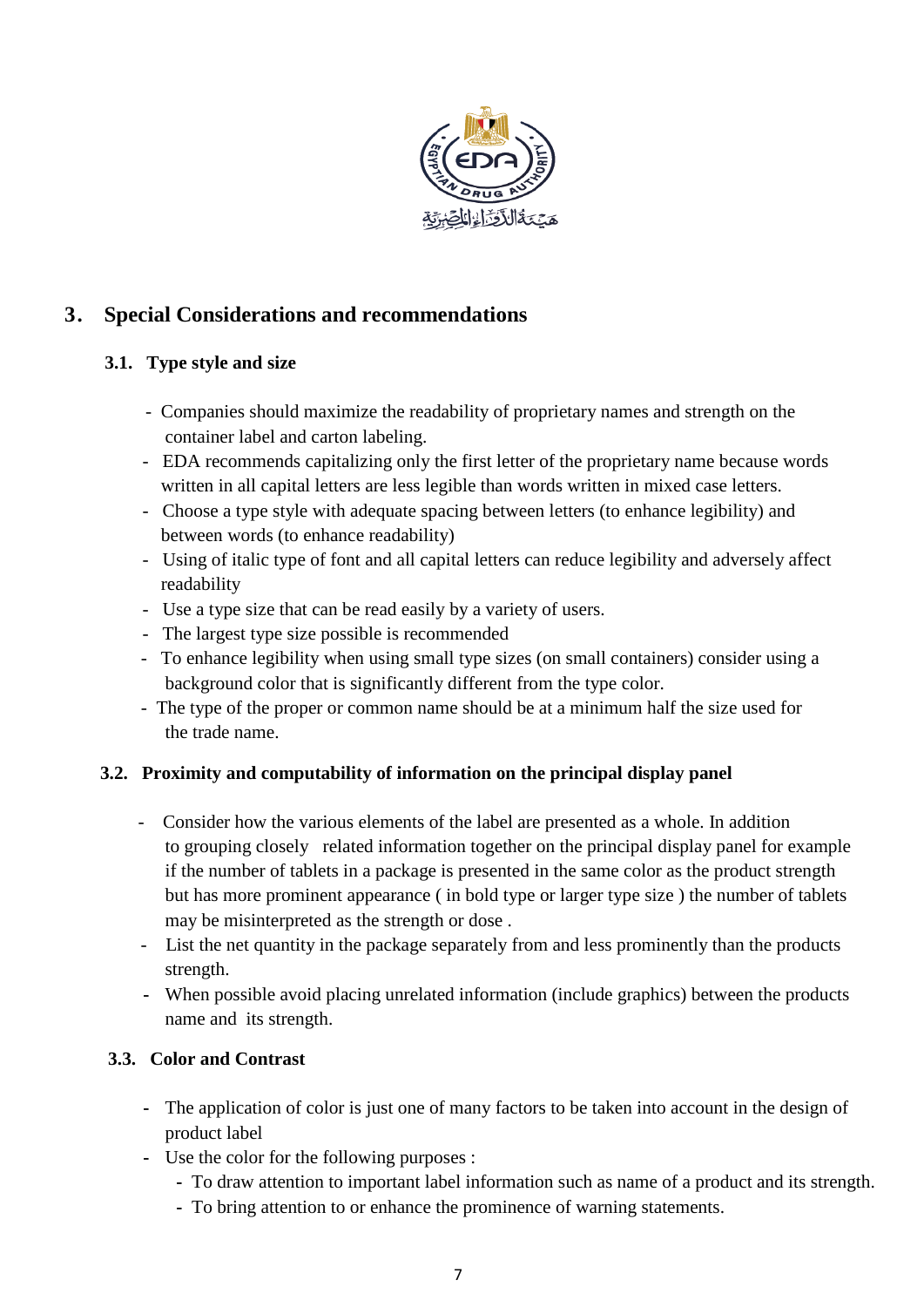

**-** To differentiate one product form another or to differentiate between strengths within a product line.



**-** Maximize the legibility of text by ensuring good contrast between text and background (e.g. Apply dark text on a pale background). Avoid the use of type and background color combinations that are known be very difficult to read (e.g. Black or yellow type on a red background)

#### **3.4. Use of abbreviations, symbols, Drawings and dose designation.**

- **-** The use of certain abbreviation (e.g. µ) and dose designations (e.g. 1.0) to convey health productrelated information has been identified as underline cause of fatal errors. an abbreviation may have more than one meaning and may therefore be susceptible to misinterpretation
- **-** Minimize Use of abbreviations, symbols and dose designation in product packaging and labeling
- **-** Use international standards for abbreviations (e.g. abbreviate milliliter as ml)
- **-** The proper or common names of products and medicinal ingredients of the products should not be abbreviated.
- **-** Use of drawings or pictograms must comply with the leaflet and must not include any promotional information and should be unambiguous and the meaning should not be misleading or confusing.
- **-** Drawings should be justified and must not go against the norms of good taste and decency.
- **-** Ideally, illustrations of plant or fruit (for example for clarification of the taste) are not accepted. The indication of the taste, written in full, (for example strawberry taste) is sufficient for the correct identification of the medicinal product.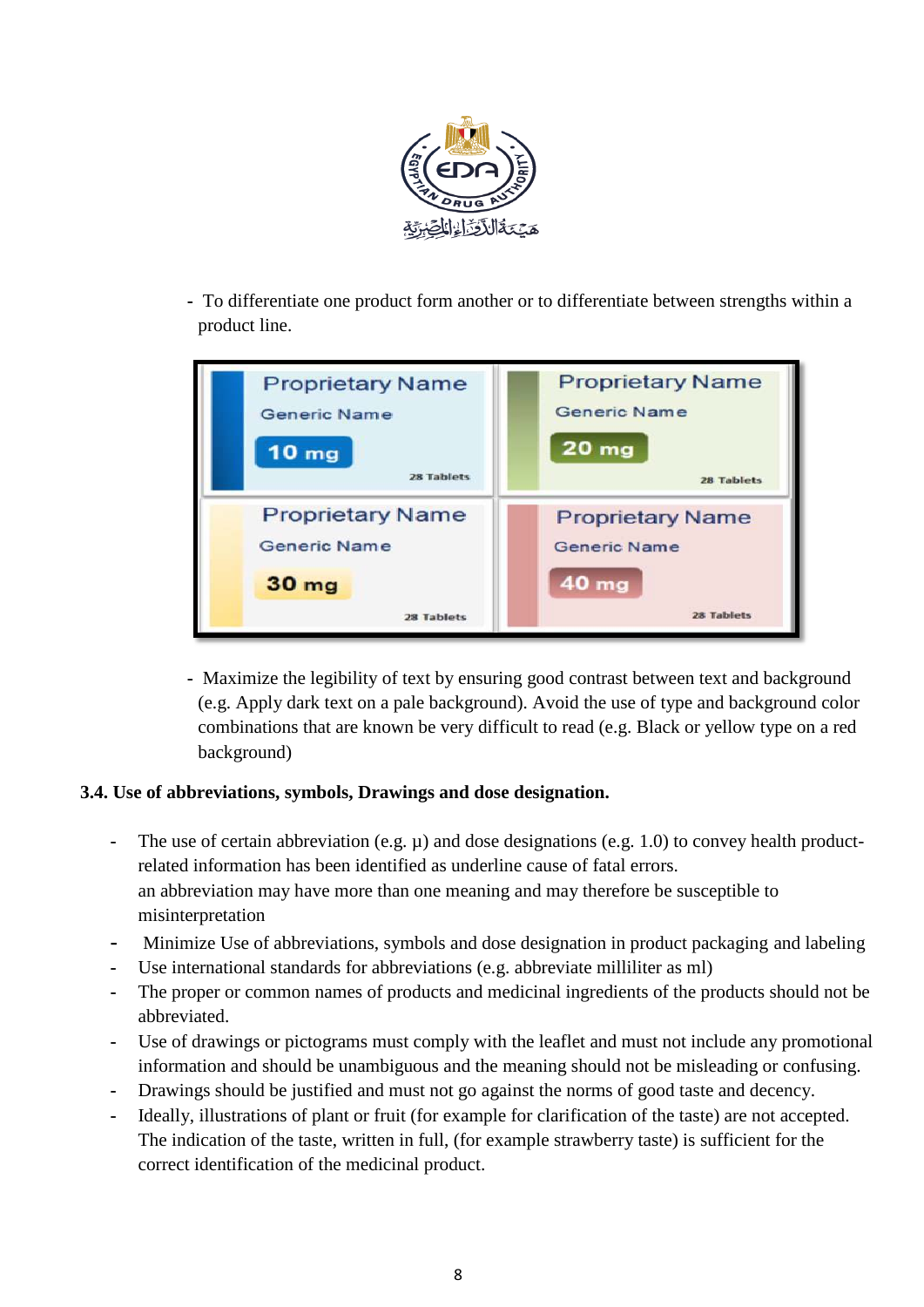

#### **3.5. Expression of strength.**

- For liquids intended for oral administration declare the quantity of each medicinal ingredient per ml or per usual volume to be taken e.g. 5ml. products that are intended to be used by different ages may be best labeled per ml.
- For small volume parenteral products declare the quantity of each medicinal ingredient per total volume e.g. 20mg /4ml.
- -Avoid using percentage to express concentration or strength when usual dosing is based on weight or volume calculation of the amount to be administered.
- **-** The following list presents examples of labeling practices that may introduce confusion because of the way in which the strength of products is expressed.
	- **-** Presenting strength in more one form (e.g. as both concentrations and percentage )
	- **-** Use different units for volumes (e.g. per ml , per cc )
	- **-** Placing the drug strength and unit pack size in close proximity.
	- **-** Use trailing zeros (e.g. 2.0 or 2.50 ) or naked decimal (e.g. .2 )
	- **-** Superimposing information on other information.



#### **3.6. Critical Warning**

Ideally, a critical warning should have the following features:

- **-** It should appear on the principal display panel on both the outer and inner label.
- **-** It should be located in an area where users will have to interact with in the course of using the product.
- **-** Use wide space around a critical warning to help emphasize the information.
- **-** Use color to bring attention to warnings and to differentiate warnings from other text.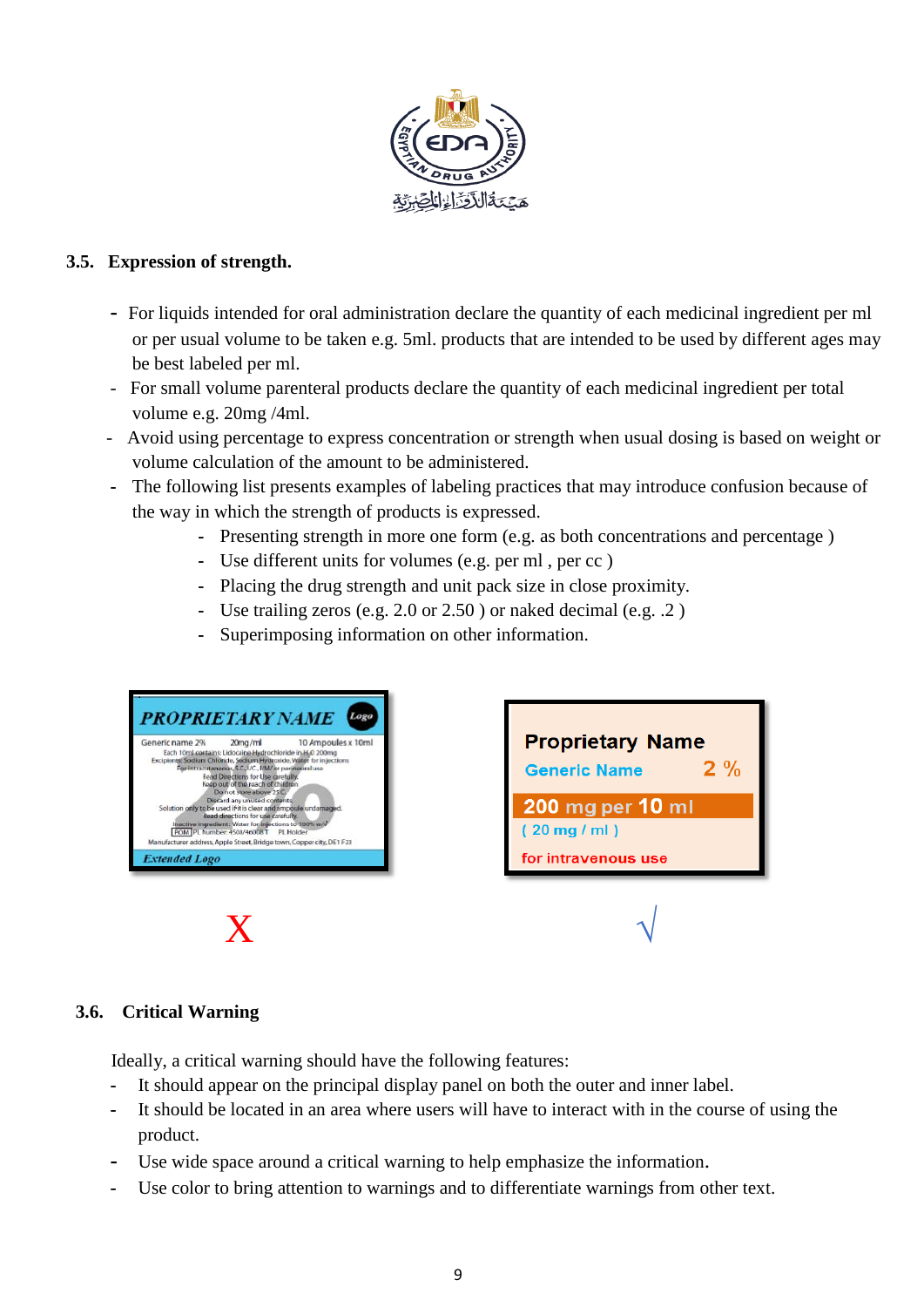

#### **3.7. Mobile scanning technology**

 The QR code may be added to the packaging to clarify certain information that must be compatible with the leaflet and to be under full control of EDA Authority.

#### **3.8. Recommendations**

**-** Match the styles of primary and secondary packaging A product's primary and secondary packaging should have an identical or linked visual style.



**-** Allocate white space for the dispensing label

 Have a clearly designated white space for the dispensing label if possible. Label dimensions vary but a minimum of 70 x 35 mm is suggested, as this is the most common size for dispensing. The white space should not interfere or cover the legibility of the critical information on either side.

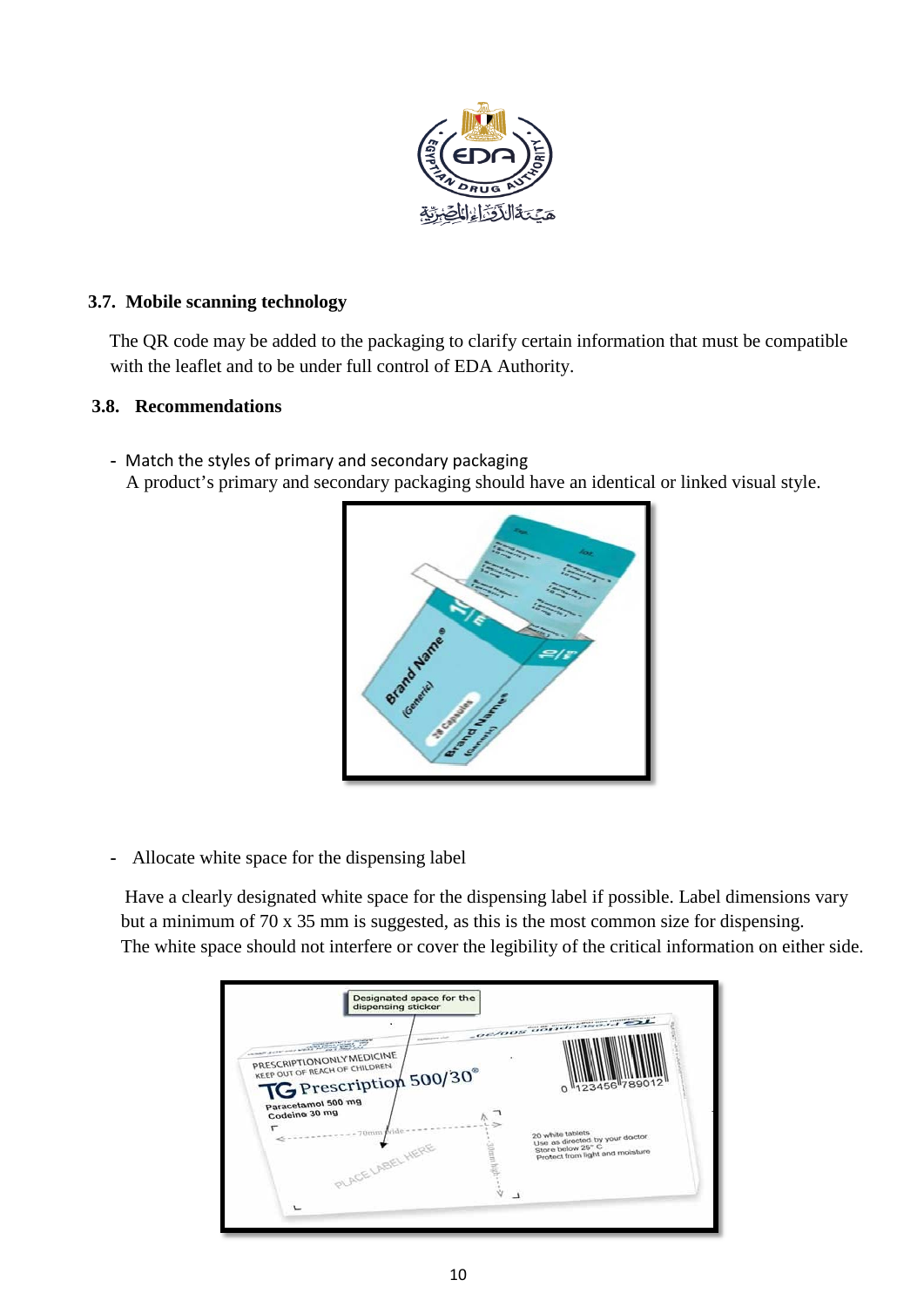

- **-** Information in Braille
	- **-** The medicinal product´s name may be mentioned on the outer packaging in braille. It is acceptable to add dosage and pharmaceutical form only if multiple dosages and / or pharmaceutical forms of the medicinal products are available.
	- **-** A declaration by an certified entity which show exactly what information appears on the carton should be submitted